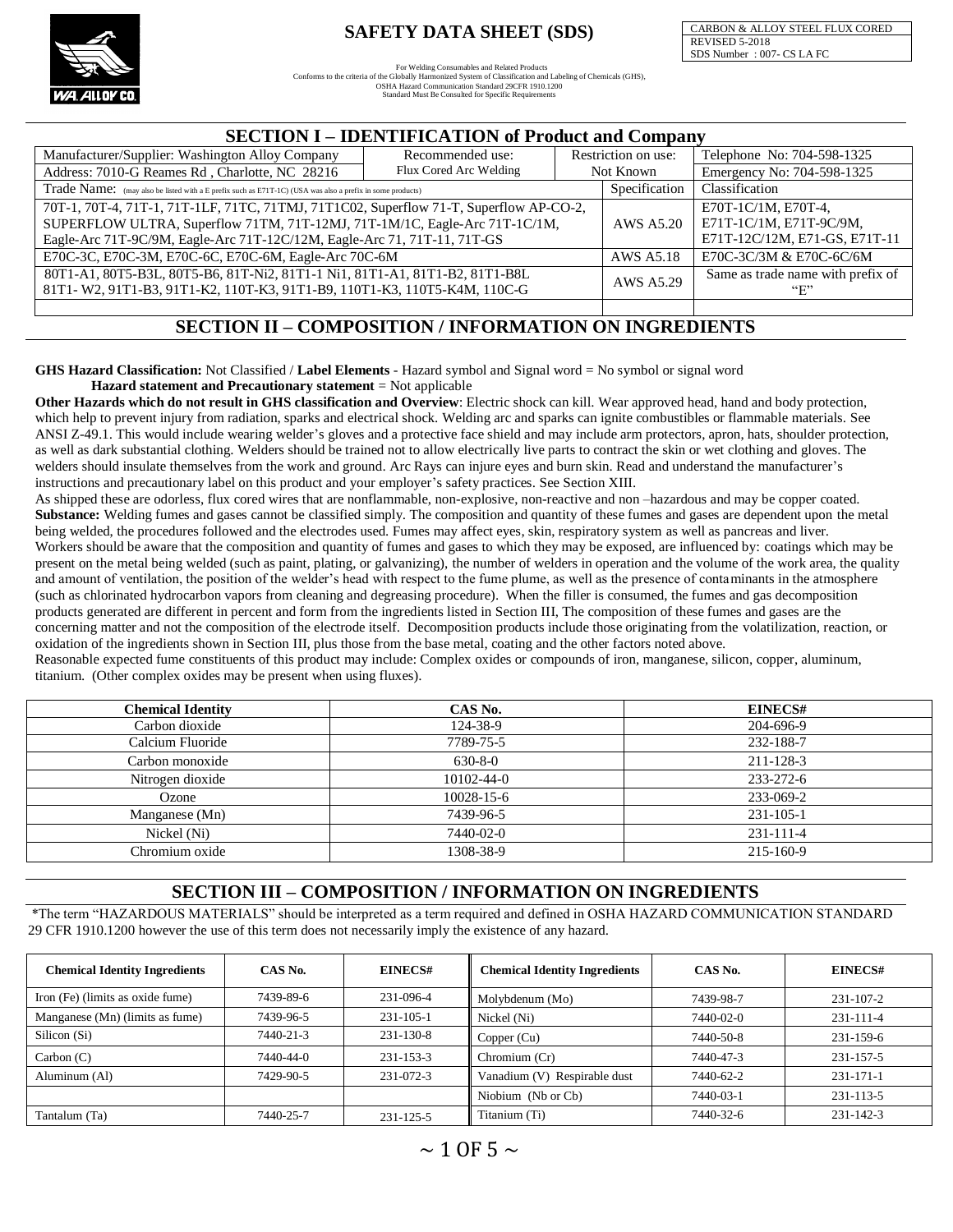CARBON & ALLOY STEEL FLUX CORED REVISED 5-2018 SDS Number : 007- CS LA FC

|                                   |                       |                                |                                  |               |                            | <b>Chemical Composition Percent by Weight</b>                                 |              |              |                           |                  |               |                   |
|-----------------------------------|-----------------------|--------------------------------|----------------------------------|---------------|----------------------------|-------------------------------------------------------------------------------|--------------|--------------|---------------------------|------------------|---------------|-------------------|
| AWS                               | $\mathbf{C}$          | $_{\rm Cr}$                    |                                  | Ni            | Mo                         | $Nb$ (Cb)<br>Mn                                                               | Si           | $\mathbf{P}$ | $\mathbf{s}$              | $\mathbf{Al}$    | Cu            | <b>OTHERS</b>     |
| Classification                    |                       |                                |                                  |               |                            | plus Ta                                                                       |              |              |                           |                  |               |                   |
| E71T-1C,-1M                       | 0.12                  | 0.20                           |                                  | 0.50          | 0.30                       | 1.75                                                                          | 0.90         | 0.03         | 0.03                      |                  | 0.35          | $V = 0.08$        |
| E71T-9C,-9M                       |                       |                                |                                  |               |                            |                                                                               |              |              |                           |                  |               |                   |
| E70T-4                            |                       |                                |                                  |               |                            |                                                                               |              |              |                           |                  |               |                   |
| E71T-11                           | 0.12                  | 0.20                           |                                  | 0.50          | 0.30                       | 1.75                                                                          | 0.60         | 0.03         | 0.03                      | 1.8              | 0.35          | $V = 0.08$        |
| E71T-GS                           |                       |                                |                                  |               |                            |                                                                               |              |              |                           |                  |               |                   |
| E71T-12MJ                         | 0.30                  | 0.20                           |                                  | 0.50          | 0.30                       | 1.60                                                                          | 0.90         | 0.03         | 0.03                      |                  | 0.35          | $V = 0.08$        |
| E70C-3C,-3M                       | 0.12                  | 0.20                           |                                  | 0.50          | 0.30                       | 1.75                                                                          | 0.90         | 0.03         | 0.03                      |                  | 0.50          | $V = 0.08$        |
| E70C-6C,-6M                       |                       |                                |                                  |               |                            |                                                                               |              |              |                           |                  |               |                   |
| E80T1-A1                          | 0.12                  |                                |                                  |               | $0.40 - 0.65$              | 1.25                                                                          | 0.80         | 0.03         | 0.03                      |                  |               |                   |
| <b>E81T1-A1</b>                   |                       |                                |                                  |               |                            |                                                                               |              |              |                           |                  |               |                   |
| E81T1-B2                          | $0.05 - 0.12$         | $1.00 - 1.50$                  |                                  |               | $0.40 - 0.65$              | 1.25                                                                          | 0.80         | 0.03         | 0.03                      |                  |               |                   |
| E80T5-B3L                         | 0.05                  | 2.00-2.50                      |                                  |               | $0.90 - 1.20$              | 1.25                                                                          | 0.80         | 0.03         | 0.03                      |                  |               |                   |
| E80T5-B6                          | $0.05 - 0.12$         | $4.0 - 6.0$                    |                                  | 0.40          | $0.40 - 0.65$              | 1.25                                                                          | 1.00         | 0.04         | 0.03                      |                  | 0.50          |                   |
| <b>E81T1-B8L</b>                  | 0.50                  | $8.0 - 10.5$                   |                                  | 0.40          | $0.85 - 1.20$              | 1.25                                                                          | 1.00         | 0.03         | 0.03                      |                  | 0.50          |                   |
| <b>E81T1-Ni1</b>                  | 0.12                  | 0.15                           |                                  | $0.80 - 1.10$ | 0.35                       | 1.50                                                                          | 0.80         | 0.03         | 0.03                      | $\overline{1.8}$ |               | $V = 0.05$        |
| <b>E81T1-Ni2</b>                  | 0.12                  |                                |                                  | 1.75-2.75     |                            | 1.50                                                                          | 0.80         | 0.03<br>0.03 | 0.03                      | 1.8              |               |                   |
| E81T1-W2<br>E91T1-B3              | 0.12<br>$0.05 - 0.12$ | $0.45 - 0.70$<br>$2.00 - 2.50$ |                                  | 1.75-2.75     | $0.90 - 1.20$              | $0.50 - 1.30$<br>1.25                                                         | 0.80<br>0.80 | 0.03         | 0.03<br>$\overline{0.03}$ |                  | $0.30 - 0.75$ |                   |
|                                   | 0.15                  | 0.15                           |                                  | $1.00 - 2.00$ |                            | $0.50 - 1.75$                                                                 |              |              |                           | 1.8              |               | $V = 0.05$        |
| <b>E91T1-K2</b>                   |                       |                                |                                  |               | 0.35                       |                                                                               | $\bf{0.80}$  | 0.03         | 0.03                      |                  |               | $V = 0.15 - 0.30$ |
| E91T1-B9                          | $0.08 - 0.13$         | 8.00-10.50                     |                                  | 0.80          | $0.85 - 1.20$              | $0.15 - 0.30$<br>1.20                                                         | 0.50         | 0.02         | 0.015                     | 0.04             | 0.25          | $N = 0.02 - 0.07$ |
| E110T1-K3                         | 0.15                  | 0.15                           |                                  | 1.25-2.60     | $0.25 - 0.65$              | $0.75 - 2.25$                                                                 | 0.80         | 0.03         | 0.03                      |                  |               | $V = 0.05$        |
| E110T5-K4C-4M                     | 0.15                  | $0.20 - 0.60$                  |                                  | 1.75-2.60     | $0.20 - 0.65$              | $1,20-2,25$                                                                   | 0.80         | 0.03         | 0.03                      |                  |               | $V = 0.03$        |
| <b>E110C-G</b>                    |                       | 0.30                           |                                  | 0.50          | 0.20                       | 0.50                                                                          | 1.00         | 0.03         | 0.03                      | 1.8              |               | $V = 0.10$        |
|                                   |                       |                                |                                  |               |                            | Single values are max, Fe = Balance                                           |              |              |                           |                  |               |                   |
|                                   |                       |                                |                                  |               |                            | Flux core ingredients listed below - not included in above weld metal percent |              |              |                           |                  |               |                   |
| <b>Chemical Identity</b>          |                       | % by Weight                    | CAS No.                          |               | <b>EINECS#</b>             | <b>Chemical Identity</b>                                                      |              | % by Weight  |                           | CAS No.          |               | EINECS#           |
| <b>Calcium Carbonate</b>          |                       | < 2.5                          | 1317-65-3                        |               | 215-279-6                  | <b>Potassium Silicate</b>                                                     |              | < 2.0        |                           | 1312-76-1        |               | 233-001-1         |
| <b>Calcium Fluoride</b>           |                       | < 6.0                          | 7789-75-5                        |               | 232-188-7                  | <b>Sodium Silicate</b>                                                        |              | < 2.0        |                           | 1344-09-8        |               | 239-981-7         |
| Mica                              |                       | < 6.0                          | 12001-26-2                       |               | 215-479-3                  | <b>Titanium Dioxide</b>                                                       |              | < 1.0        |                           | 13463-67-7       |               | 236-675-5         |
| Feldspar                          |                       | < 2.5                          | 68476-25-5                       |               | 270-666-7                  | <b>Potassium Oxide</b>                                                        |              | $< 2\%$      |                           | 12136-45-7       |               | 235-227-6         |
| Quartz<br>(Amorphous Silica Fume) |                       | < 1.0                          | 14808-60-7<br>$(69012 - 64 - 2)$ |               | 238-878-4<br>$(273-761-5)$ | Bentonite                                                                     |              | $< 2\%$      |                           | 1302-78-9        |               | 215-108-5         |

(Amorphous Silica Fume)<br>Other elements or ingredients may be present but in quantities much less than 1%.<sup>(1)</sup> Subject to reporting requirements of Section 302, 304, 311, 312, and 313 of the Emergency Planning and Communit Value (TLV[R]). \*Ceiling Limit \*\*Short Term Exposure Limit

# **SECTION IV – FIRST AID MEASURES**

Contact with skin, eyes, ingestion or injection should not be a source for exposure with proper protection.

**Ingestion:** Avoid contact with metal fume or powers which may lead to ingestion

**Inhalation:** If breathing has stop or difficult move to fresh air and as needed perform artificial respiration. Call medical assistance or physician.

Skin Contact: Remove any contaminated clothing, gloves or other personnel equipment and promptly wash/flush with mild soap and water. For reddish or blistered skin from thermal/arc radiation promptly wash/flush with water. Get medical assistance or physician help as needed.

**Eye Contact:** Arc radiation can injure eyes and also cause an arc flash – if this occurs, move to dark room removing lenses as required and get rest and cover eyes with non-stick dressings (padded dressing) Removal of dust and fumes requires flushing with abundant amounts of clean water for at least 15 minutes. Get medical assistance or physician help as needed or if issues persist.

#### **Most important symptoms/effects, acute and delayed:**

**Symptoms:** Short-term (acute) overexposure to welding fumes may result in discomfort such as metal fume fever, dizziness, nausea, dryness or irritation of nose, throat, or eyes. Pre-existing respiratory issues may be aggregated. Long-term (chronic) over-exposure to welding fumes can lead to siderosis (iron deposits in lung) and is believed to affect pulmonary function. Manganese and Manganese compounds above safe exposure limits can affect or cause irreversible damage to the central nervous system, including the brain: symptoms may result in impaired speech and movement, lack of energy, stiffness in legs, feet, toes, muscular weakness as well as psychological disturbances. Reports of bronchitis and lung fibrosis have also been noted. **Hazards:** Welding fumes and gases cannot be classified simply. Refer to Section II under Substance

# **SECTION V – FIRE-FIGHTING MEASURES**

As shipped these are odorless, wire with a flux core that are nonflammable, non-explosive, non-reactive and non –hazardous. Welding arcs and sparks can ignite combustibles or flammable materials Read and understand the manufacturer's instructions and precautionary label on this product and your employer's safety practices. Read and understand: American National Standard ANSI Z49.1 *Safety in Welding, Cutting and Allied Processes*, published by the AMERICAN WELDING SOCIETY, 550 N.W. LeJeune Road, Miami, Florida 33126; OSHA *Safety and Health Standards* are published by the U.S. Government Printing Office, 732 North Capitol Street NW, Washington, DC 20401. Also National Fire Protection Association NFPA 51B*, Standard for Fire Prevention During Welding, Cutting and other Hot Work*

**Suitable (and unsuitable) extinguishing media:** As shipped these items will not burn however in the event use media recommended for the burning materials and fire situation and surroundings. No unsuitable media known at this time. **Specific hazards arising from the chemicals:** Welding arcs and sparks can ignite combustibles or flammable materials. **Specific protective equipment and precautions for firefighters:** Wear self-contained breathing apparatus and full protective clothing in case of fire or when fumes and vapors are present. Follow general fire-fighting precautions as in the workplace.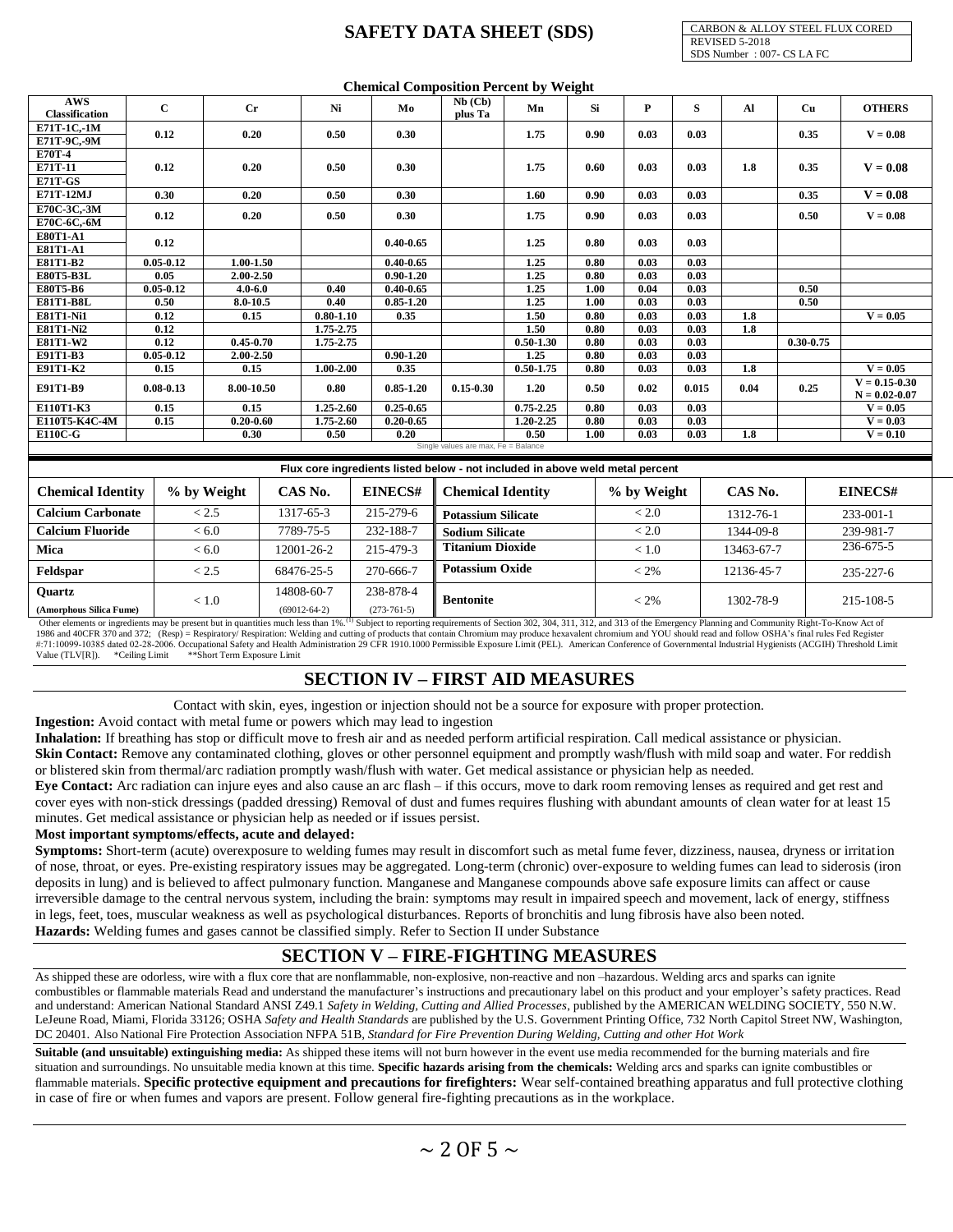CARBON & ALLOY STEEL FLUX CORED REVISED 5-2018 SDS Number : 007- CS LA FC

### **SECTION VI – ACCIDENTAL RELEASE MEASURES**

**Personal Precautions, protective equipment and emergency procedures:** With airborne dust and fumes be sure to use adequate engineering ventilation controls and personal protection to prevent overexposure limits recommendations found in Section VIII.

**Environment precautions:** Control work practices to eliminate environmental release. These products are metal cord wire, with no spill or leak hazards as shipped. If product becomes molten dam up with sand type media until it cools back to a solid and reuse/recycle as scrap. **Methods and Materials for containment and cleaning up:** Cored wire can be picked up and placed back in/on the original container. Clean up immediately while following all safety guidelines as well as using all personal protection safety listed in section VIII. Avoid generating dust and prevent materials from entering and drains, sewers or water sources. Disposal considerations found in Section XIII. When fumes and vapors are present. Follow general fire-fighting precautions as in the workplace.

# **SECTION VII – HANDLING AND STORAGE**

**Precautions for safe handling:** Handle with care wearing gloves and keep formation of airborne dust and fumes to a minimum. If needed use adequate engineering ventilation controls and personal protection to prevent overexposure limits recommendations found in Section VIII. Also read American National Standard ANSI Z49.1 *Safety in Welding, Cutting and Allied Processes*, published by the AMERICAN WELDING SOCIETY, 550 N.W. LeJeune Road, Miami, Florida 33126; OSHA *Safety and Health Standards* are published by the U.S. Government Printing Office, 732 North Capitol Street NW, Washington, DC 20401. Do not eat or drink while using these products and ensure proper ventilation is used. Wash hands after use.

**Conditions for safe storage, including any incompatibilities:** All employees who handle these products should be trained to handle it safely. Open packages of these products/containers on a safe stable surface and must be properly labeled at all times. Store products in original closed packages, cool dry place, while avoiding extreme temperatures or incompatible items such as acids, oxidizers and halogens. Always follow all regulations in accordance with local/regional/state/national guidelines.

# **SECTION VIII – EXPOSURE CONTOLS/PERSONAL PROTECTION**

**Control parameters**

| COMA OI PALAMETELS                                                                 |                                     |                 | Exposure Limit $(mg/m3)$                      |                                                                             |                           |  |  |
|------------------------------------------------------------------------------------|-------------------------------------|-----------------|-----------------------------------------------|-----------------------------------------------------------------------------|---------------------------|--|--|
| Flux or other ingredients                                                          | CAS No.                             | EINECS#         | <b>OSHA PEL</b>                               | <b>ACGIH TLV</b>                                                            | NIOSH REL                 |  |  |
| Iron (Fe) (limits as oxide fume)                                                   | 7439-89-6                           | 231-096-4       | 10                                            | $5$ (Resp)                                                                  | 5.0                       |  |  |
| Carbon $(C)$                                                                       | 7440-44-0                           | $231 - 153 - 3$ | $10$ (TOTAL) $2$ (Resp)                       | 15 (TOTAL)5 (Resp)                                                          |                           |  |  |
| Manganese (Mn) (limits as fume) <sup>(1)</sup>                                     | 7439-96-5                           | 231-105-1       | $1, 3.0**$ , $5*$                             | $0.02$ (Resp) $0.1***$                                                      | $1.0, 3.0**$              |  |  |
| Silicon (Si)                                                                       | 7440-21-3                           | 231-130-8       | $15$ (dust) $5$ (Resp)                        | WITHDRAWN                                                                   | 5 (Resp) 10 (TOTAL)       |  |  |
| Copper (Cu) <sup>(1)</sup>                                                         | 7440-50-8                           | 231-159-6       | $1$ (dust) $0.1$ (fume)                       | $1$ (dust) $0.2$ (fume)                                                     | 1.0                       |  |  |
| Chromium $(Cr)$ <sup>(C)(1)</sup>                                                  | 7440-47-3                           | 231-157-5       | $1$ (metal) $0.5$ (Cr III)<br>$0.005$ (Cr VI) | $0.5$ (metal) $0.5$ (Cr III)<br>$0.05$ (Cr VI) <sup>(SC)</sup> 0.01 (Cr VI) | $0.5$ (metal)             |  |  |
| Nickel (Ni) <sup>(1)</sup>                                                         | 7440-02-0                           | 231-111-4       | 1                                             | 1.5 (inhalable fraction)                                                    | 0.015                     |  |  |
| Tantalum                                                                           | 7440-25-7                           | 231-125-5       | 5.0                                           | $5.0.10.0**$                                                                | 5.0                       |  |  |
| Niobium                                                                            | 7440-03-1                           | 231-113-5       | NA                                            | NA                                                                          | NA                        |  |  |
| Titanium (Ti) Oxide dust (1) (2)                                                   | 7440-32-6                           | 231-142-3       | 15(total particulate) 5 (Resp)                | $10, 20**$                                                                  | NA                        |  |  |
| Aluminum (Al) $^{(1)}$ $\overline{^{(2)}}$                                         | 7429-90-5                           | 231-072-3       | 15 (total dust) 5 (Resp)                      | $10$ (dust) $1$ (Resp)                                                      | 15 (total dust) 5 (Resp)  |  |  |
| Vanadium (V) Respirable dust $(1)$                                                 | 7440-62-2                           | 231-171-1       | $0.05$ as $\rm V_2O_5$                        | $0.5 * as V2O5$                                                             | 1.0                       |  |  |
| Molybdenum(Mo)                                                                     | 7439-98-7                           | 231-107-2       | 15(dust), $5^{(SC)}$                          | $10***$ , $3(Resp)$ , $0.5$ (SC)                                            | $\overline{15}$           |  |  |
| Potassium Silicate                                                                 | 1312-76-1                           | 215-199-1       | NA                                            | NA                                                                          | NA                        |  |  |
| Sodium Silicate                                                                    | 1344-09-8                           | 239-981-7       | NA                                            | NA                                                                          | NA                        |  |  |
| Bentonite                                                                          | 1302-78-9                           | 215-108-5       | NA                                            | NA                                                                          | NA                        |  |  |
| Calcium Carbonate                                                                  | 1317-65-3                           | 215-279-6       | $15$ (total dust) $5$ (Resp)                  | $3$ (Resp)                                                                  | 10(total dust) $5$ (Resp) |  |  |
| Calcium Fluoride                                                                   | 7789-75-5                           | 232-188-7       | 2.5                                           | 2.5                                                                         | 2.5                       |  |  |
| Mica                                                                               | 12001-26-2                          | 215-479-3       | $2, 3$ (Resp) (dust)                          | $3$ (Resp)                                                                  | $6$ (total dust) 3 (Resp) |  |  |
| <b>Titanium Dioxide</b>                                                            | 13463-67-7                          | 236-675-5       | 15(total dust)                                | 10                                                                          | Lowest feasible           |  |  |
| Potassium Oxide                                                                    | 12136-45-7                          | 235-227-6       | 10(total particulate) 5 (Resp)                | $15$ (total dust) 3 (Resp)                                                  | Lowest feasible           |  |  |
| Feldspar                                                                           | 68476-25-5                          | 270-666-7       | NA                                            | NA                                                                          | NA                        |  |  |
| Carbon dioxide (ppm values)                                                        | 124-38-9                            | 204-696-9       | 5,000                                         | $5,000, 30,000**$                                                           | $5,000, 30,000**$         |  |  |
| Carbon monoxide (ppm values)                                                       | $630 - 8 - 0$                       | 211-128-3       | 50                                            | 25                                                                          | $35, 200*$                |  |  |
| Nitrogen dioxide (ppm values)                                                      | 10102-44-0                          | 233-272-6       | 5 <sup>5</sup>                                | 0.2                                                                         | $1**$ ,                   |  |  |
| Ozone (ppm values)                                                                 | 10028-15-6                          | 233-069-2       | 0.1                                           | 0.05                                                                        | $0.1*$                    |  |  |
| <b>Ouartz</b>                                                                      | 14808-60-7                          | 238-878-4       | $0.3$ (total dust)                            | $0.025$ (Resp)                                                              | $0.5$ (Resp)              |  |  |
| (Amorphous Silica Fume)<br>$\alpha$ $\alpha$ v $\alpha$ $\alpha$ $\alpha$ $\alpha$ | $(273-761-5)$<br>$(69012 - 64 - 2)$ |                 |                                               |                                                                             |                           |  |  |

**ACGIH BEL BIOLOGICAL EXPOSURE LIMITS**: FLUORIDES in urine (creatinine) Prior to shift 3 mg/g & End of shift 10 mg/g

Other elements or ingredients may be present but in quantities much less than 1%.<sup>(1)</sup> Subject to reporting requirements of Section 302, 304, 311, 312, and 313 of the Emergency Planning and Community Right-To-Know Act of 1986 and 40CFR 370 and 372; (Resp) = Respiratory/ Respiration: <sup>(C)</sup> TLV & PEL for water soluble Cr. III and Cr. VI , Welding and cutting of products that contain Chromium may produce hexavalent chromium and YOU should read and follow OSHA's final rules Fed Register #:71:10099-10385 dated 02-28-2006. Occupational Safety and Health Administration 29 CFR 1910.1000 Permissible Exposure Limit (PEL). American Conference of Governmental Industrial Hygienists (ACGIH) Threshold Limit Value (TLV[R]).\*Ceiling Limit\*\*Short Term Exposure Limit\*\*\*Inhalable fraction (SC) = Soluble compounds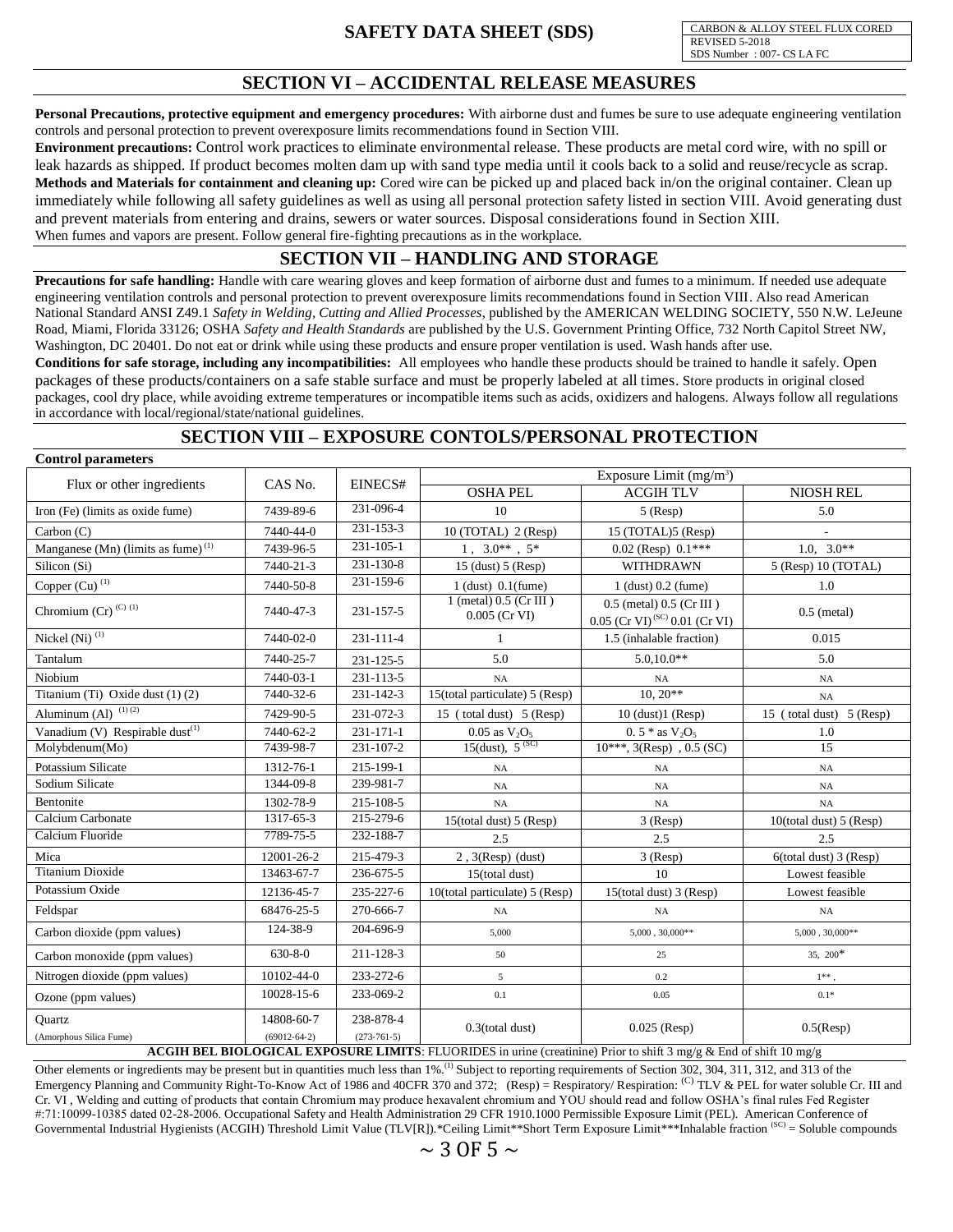CARBON & ALLOY STEEL FLUX CORED REVISED 5-2018 SDS Number : 007- CS LA FC

**ACGIH** - **A**merican **C**onference of **G**overnmental **I**ndustrial **H**ygienists, a professional association which establishes exposure limits used a guideline in control for health hazards but not an indication of safe and dangerous exposure limits TLV - Threshold Limit Value - an airborne concentration of a substance, which represents conditions under which it is generally believed that nearly all workers, may be repeatedly exposed without adverse effect. The duration must be considered, including the 8-hour & **BEI**  - Biological Exposure Indices, represent the levels of determinants which are most likely to be observed in specimens collected from a healthy worker who has been exposed to chemicals to the same extent as a worker with inhalation exposure to the TLV.**OSHA** - U.S. Occupational Safety and Health Administration. **PEL - Permissible Exposure Limit** - this exposure value means the same as a TLV, except that it is limits guideline by OSHA.

**Eye Protection:** Wear a helmet or face shield with a filter lens shade number 12-14 or darker for arc welding. Shield other workers by providing screens and flash goggles. Use face-shield with filter lens of appropriate shade number (per ANSI Z49.1-1988, "Safety in Welding and Cutting").

**Protective Clothing:** Wear approved head, hand and body protection, which help to prevent injury from radiation, sparks and electrical shock. See ANSI Z-49.1. This would include wearing welder's gloves and a protective face shield and may include arm protectors, apron, hats, shoulder protection, as well as dark substantial clothing. Welders should be trained not to allow electrically live parts to contract the skin or wet clothing and gloves. The welders should insulate themselves from the work and ground.

**Ventilation:** Use plenty of ventilation and/or local exhaust at the arc, to keep the fumes and gases below the threshold limit value within the worker's breathing zone and the general work area. Welders should be advised to keep their head out of the fumes.

**Respiratory Protection:** Use respirable fume respirator or air supplied respirator when welding in a confined space or general work area where local exhaust and/or ventilation does not keep exposure below the threshold limit value.

**HYGIENE/ WORK PRACTICES:** With all chemicals/materials, avoid getting these products ON YOU or IN YOU. Wash hands after handling these products. Do not eat or drink while handling these products. Use ventilation and other engineering controls to minimize potential exposure to these products.

# **SECTION IX – PHYSICAL AND CHEMICAL PROPERTIES**

**Appearance** / Color / Odor / Physical state / Form: Silver to gray round welding rods that are odorless with flux core varying in color **Odor Threshold / pH / Flash Point / Evaporation Rate / Flammability (Solid, Gas) / Upper & Lower Flammability or Explosive Limits:** No data available **Vapor Pressure & Density / Relative Density / Solubility(water/other) / Partition coefficient (n-octanol/water) / Auto-ignition Decomposition temperature :** No data available

# **SECTION X – STABILITY and REACTIVITY**

**Chemical stability:** These products are considered stable as shipped and under normal conditions

**Possibility of hazard reactions:** No data and will not occur **Conditions to avoid:** Avoid exposure to extreme temperatures, Incompatible materials

**Incompatible materials:** Incompatible items such as acids, oxidizers and halogens Strong acids, strong oxidizers, mineral acids, and halogens.

**Hazardous decomposition products:** Read Substance in Section II. Welding and cutting of products that contain Chromium may produce hexavalent chromium and YOU should read and follow OSHA's final rules Fed Register #:71:10099-10385 dated 02-28-2006. Occupational Safety and Health Administration 29 CFR 1910.1000 Permissible Exposure Limit (PEL). The best method to determine the actual composition of generated fumes and gases is to take an air sample from inside the welder's helmet if worn or in breathing zone. For additional information, refer to the American Welding Society Publication, "Fumes and Gases in the Welding Environment".

# **SECTION XI- TOXICOLOGICAL INFORMATION**

**Oral/Dermal/inhalation** Iron: (Human-child); TDLo: 77 mg/kg. Oral (rat); LD50:30 gm/kg. Intraperitoneal (rabbit); LDLo: 20 mg/kg. Oral (guinea pig); LD50:20 gm/kg. Oral (rat); TDLo: 63 gm/kg/6W-C. Inhalation (rat); 250 mg/m3/6H/4W-I. Intratracheal (rat); TDLo: 450 mg/kg/15W-I. Silicon: Acute oral toxicity (LD50): 3160 mg/kg [Rat]. Copper: Acute oral LD50:481 mg/kg (rat); Chromium (IV) Acute oral toxicity LD 50 (Rat): 27-59 mg/kg Inhalation (Rat 4h): 33-70 mg/m<sup>3</sup>. Manganese: Acute oral toxicity (LD50): 9000 mg/kg [Rat]. Fluoride (as F): Acute oral LD50:4250 mg/kg (rat); Sodium Silicate: Acute oral LD50:1.1 g/kg (rat); Potassium Silicate: Acute oral LD50:1500 g/kg (rat) Inhalation LC50 (rat) >2.06 g/m<sup>3</sup> Dermal LD50 (rat) >5000 mg/kg; Calcium Carbonate: Acute oral LD50:6450 mg/kg (rat); **Skin corrosion or irritation / Serious eye damage or irritation / Respiratory or skin sensitization / Germ cell mutagenicity / Reproductive toxicity / Specific target organ toxicity – single exposure / Specific target organ toxicity – repeated exposure**: Not classified **Carcinogenicity:** Arc Rays can injure eyes and burn skin. Skin cancer has been reported. **Information on the likely routes of exposures: Ingestion** is not a likely route of exposure for this product or expected under normal use. If swallowed call physician immediately! Do not induce vomiting unless directed by medical personnel. Rinse mouth with water if person is conscious. Never give fluids or induce vomiting if person is unconscious, having convulsions, or not breathing. **Inhalation** of welding fumes and gases can be dangerous to your health. **Skin/Eye Contact:** Arc Rays can injure eyes and burn skin. Skin cancer has been reported**. International Agency for Research on Cancer IARC**- has classified welding fumes, & Nickel as a possible carcinogenic to humans (Group 2B). Quartz & Chromium (IV) evaluation as carcinogenic to humans (Group1). Calcium Fluoride & Chromium oxides evaluation, not classified as to carcinogenicity to humans (Group 3). **National Toxicology Program** (NTP) list Nickel with Reasonably Anticipated to be a Human Carcinogen; Quartz & Chromium (IV) known to be human carcinogen. **OSHA Specifically Regulated Substances** Chromium (IV) Cancer; Symptoms **related to physical, chemical and toxicological characteristics: Inhalation:** Chromium (IV) and compounds pose a cancer risk to humans; liver damage, allergic and skin rash have been reported. Nickel and compounds pose a respiratory cancer risk, and may give skin itch to dermatitis. Short-term (acute) overexposure to welding fumes may result in discomfort such as metal fume fever, dizziness, nausea, dryness or irritation of nose, throat, or eyes. Pre-existing respiratory issues may be aggregated. Long-term (chronic) over-exposure to welding fumes can lead to siderosis (iron deposits in lung) and is believed to affect pulmonary function. Manganese and Manganese compounds above safe exposure limits can affect or cause irreversible damage to the central nervous system, including the brain: symptoms may result in impaired speech and movement, lack of energy, stiffness in legs, feet, toes, muscular weakness as well as psychological disturbances. Reports of bronchitis and lung fibrosis have also been noted. Copper and copper alloy compounds has effects with GASTRO-INTESTINAL system. **Delayed and immediate effects and also chronic effects from short and long term exposure:** There are no immediate health hazards associated with the wire or rod form of this product. Skin, respiratory, pancreas, and liver disorders may be aggravated by prolonged over-exposures to the dusts or fumes generated by these products. Pre-existing respiratory issues may be aggregated. Long-term (chronic) over-exposure to welding fumes can lead to siderosis (iron deposits in lung) and is believed to affect pulmonary function. Manganese and Manganese compounds above safe exposure limits can affect or cause irreversible damage to the central nervous system, including the brain: symptoms may result in impaired speech and movement, lack of energy, stiffness in legs, feet, toes, muscular weakness as well as psychological disturbances. Reports of bronchitis and lung fibrosis have also been noted. Treat symptoms and eliminate overexposure. **Other information during use**: **Inhalation acute toxicity**: Carbon dioxide LC Lo (Human, 5 min): 90000 ppm, Carbon monoxide LC 50 (Rat, 4 h):

1,300 mg/l, Nitrogen dioxide LC 50 (Rat, 4 h): 88 ppm, Ozone LC Lo (Human, 30 min): 50 ppm, Chromium (IV) LC 50 (Rat, 4 h): 33-70 mg/m<sup>3</sup>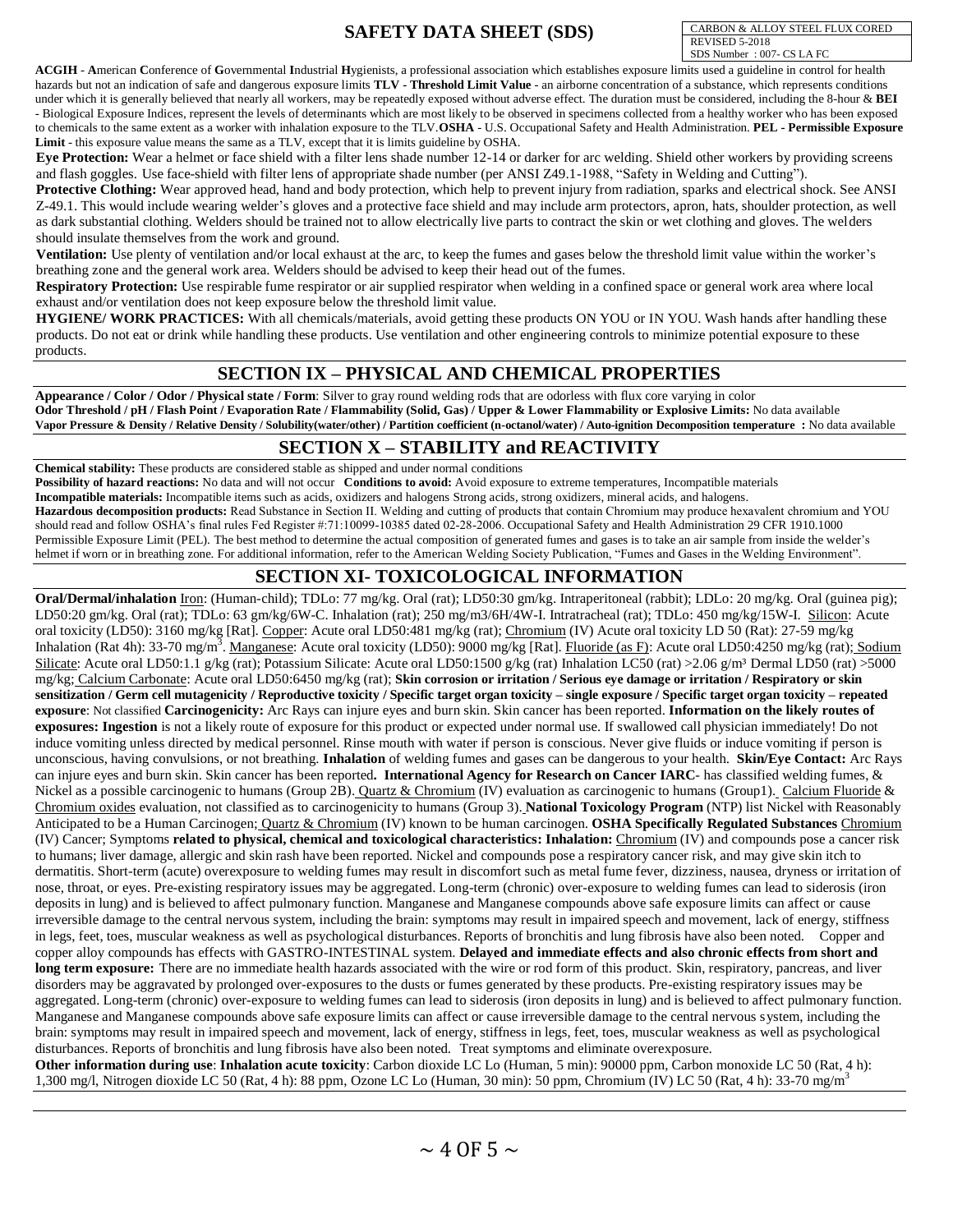CARBON & ALLOY STEEL FLUX CORED REVISED 5-2018 SDS Number : 007- CS LA FC

# **SECTION XII- TOXICOLOGICAL INFORMATION**

Ecotoxicity / Persistence and Degradability / Bioaccumulative Potential / Mobility in Soil: Acute; Fish /Aquatic *Invertebrates* Aquatic *Environment* = Iron= LC50 Channel catfish (Ictalurus punctatus) > 500 mg/l, 96 hours; Nickel LC50 Fathead minnows (Pimephales promelas) 2.916 mg/l, 96 hours, *EC50 Water flea* (Daphnia obtusa) 1 mg/l, 48 hours; Copper LC50 Fathead minnows (Pimephales promelas) 1.6 mg/l, 96 hours**,** *EC50 Water flea* (Daphnia obtusa) 0.102 mg/l, 48 hours **; Sodium silicate** LC 50 (Western mosquitofish (Gambusia affinis), 96 h): 1,800 mg/l, *EC50 (Water flea (Ceriodaphnia dubia)*, 48 h): 22.94 - 49.01 mg/l ; **Molybdenum** LC50 Rainbow trout, Donaldson trout (Oncorhynchus mykiss) 800 mg/l, 96 hours**, Manganese** = *EC 50 (Water flea* (Daphnia magna), 48 h): 40 mg/l; **Potassium Silicate** = EC50 *Daphnia magna (Daphnia)* > 146 mg/L, 48-hr; **Sodium Silicate**; EC50 *Daphnia magna (Daphnia)* = 216 mg/L, 96-hr ; **Bentonite** LC 50 (Rainbow trout, donaldson trout (Oncorhynchus mykiss), 96 h): 19,000 mg/L ; 48-hr EC50 > 146 mg/L, *Environment-Toxicity to Aquatic Plants LC50(green algae (scenedesmus dimorphuis) 3 days) 0.0623 mg/l*, **Persistence and Degradability / Mobility in Soil:** No data **Bioaccumulative Potential Accumulation/**The product contains potentially bioaccumulating substances. **Bioaccumulative Potential Bioconcentration Factor (BCF)** Product: No data available. **Specified substance(s):** Nickel Zebra mussel (Dreissana polymorpha), Bioconcentration Factor (BCF): 5,000 – 10,000 (lotic) Biocencentration factor calculated using dry weight tissue concentration: Copper and/or copper alloys and compounds (as Cu) Blue-green algae (Anacystis nidulans), Bioconcentration Factor (BCF): 36.01 (Static); compounds (as Co) Brown shrimp (Penaeus aztecus), Bioconcentration Factor (BCF) : >2,250 -<2,500 (Static) **Other Adverse Effects:** Possibly harmful to aquatic life. Do not allow material to be released to the environment without proper governmental permits. No further relevant information available.

#### **SECTION XIII- DISPOSAL CONCIDERATIONS**

**Disposal Methods:** Avoid or minimize generating waste**.** When possible collect scrap and by-products with proper id for recycling. Waste disposal must be in accordance with appropriate Federal, National, Provincial, State, and local regulations. These products, if unaltered by use, may be disposed of by treatment at a permitted facility or as advised by your local hazardous waste regulatory authority.

# **SECTION XIV- TRANSPORT INFORMATION**

**UN Number / UN Proper shipping name / Transport Hazard class (es)/ Packing group / Marine pollutant / Special Precautions**: Not Regulated as Dangerous Good or Not Regulated, No international regulations

# **SECTION XV- REGULATORY INFORMATION**

**United States: TSCA INVENTORY STATUS:** The components of these products are listed on the TSCA Inventory

**CERCLA REPORTABLE QUANTITY (RQ):** Copper = 5000 lbs. (for particulates less than 100 micrometers in size). Nickel = 100 lbs. Chromium and Chromium compounds or alloys 5000 lbs. Manganese  $\& =$  Reportable quantity: Included in the regulation but with no data values. See regulation (40 CFR 302.4).

**EPCRA/SARA Title III 313 Toxic Chemicals** The following metallic components are listed as SARA 313 "Toxic Chemicals" and potential subject to annual SARA 313 reporting. See Section 3 for weight percent. Ingredient & Disclosure threshold: Copper 1.0% de minimis concentration; Manganese 1.0% de minimis concentration; Chromium 1.0% de minimis concentration; Nickel 0.1% de minimis concentration

**Section 311 Hazard Class:** As shipped: Immediate (Acute) In use: Immediate & delayed (Acute)

California Proposition 65: **WARNING**: This product may expose you to chemicals including [Cobalt (II) Oxide, Titanium dioxide (airborne, unbound particles of respirable size), Chromium (hexavalent compounds), Nickel, Lead and Lead Compounds, Carbon Black, Cadmium, Beryllium and Beryllium Compounds] which are known to the State of California to cause cancer, and [Chromium (hexavalent compounds), Nickel, Lead and Lead Compounds, Cadmium] which are known to the State of California to cause birth defects and/or other reproductive harm. For more information go to <https://www.p65warnings.ca.gov/>

Nickel, Titanium Dioxide, Quartz and Chromium as possible carcinogens

**US State Regulations list:**

**Alaska-Designated Toxic and Hazardous Substances:** Carbon Black, Manganese.

**California-Hazardous Substances Listed substance:** Carbon Black, Chromium, Copper, Manganese, Molybdenum, Silicon, Iron, Iron oxide, Nickel,

**California Proposition 65 - Carcinogens & Reproductive Toxicity (CRT): Listed substance**: Hexavalent chromium compounds, Nickel **-** 

**CRT: Listed date/Carcinogenic substance**: Hexavalent chromium compounds (2-27-1987), Nickel (10-1-1989) **-** 

**CRT: Listed date/Developmental toxin & Listed date/Male or Female reproductive toxin:** Hexavalent chromium compounds (12-19-2008)

**Florida-Substance List:** Manganese **Illinois-Toxic Substance List:** Carbon Black, Copper, Manganese and Silicon.

**Kansas-Section 302/313 List:** Copper, and Manganese.

**Massachusetts-Substance List:** Carbon Black, Chromium, Copper, Manganese, Molybdenum, Nickel, Silicon

**Michigan - Critical Materials Register:** Copper. **Minnesota-List of Hazardous Substances:** Welding Fumes, Carbon Black, Manganese, and Silicon.

**Missouri-Employer Information/Toxic Substance List:** Carbon Black, Copper, Manganese, Molybdenum, Silicon,

**New Jersey-Right to Know Hazardous Substance List:** Carbon Black, Chromium, Hexavalent chromium compounds, Copper, Iron, Iron oxide, Manganese, Molybdenum, Nickel, Silicon, Titanium Dioxide, Fluoride (as F) , Limestone

**North Dakota-List of Hazardous Chemicals, Reportable Quantities:** Copper.

**Pennsylvania-Hazardous Substance List:** Carbon Black, Copper, Hexavalent chromium compounds, Chromium, Manganese, Molybdenum, Nickel, Silicon, Titanium Dioxide, Fluoride (as F), Limestone

**Rhode Island-Hazardous Substance List:** Welding Fumes, Carbon Black, Manganese, Nickel, Silicon,

West Virginia-Hazardous Substance List: Carbon Black, Manganese.

**Wisconsin-Toxic and Hazardous Substances:** Carbon Black, Manganese.

# **SECTION XVI- OTHER INFORMATION**

Approval Date: 5-24-2018 NEW SDS Number: 007-CARBON & LOW ALLOY STEEL FC HMIS® ratings Health: 2 Flammability: 0 Physical hazard: 0 NFPA CODES: FIRE: 0 HEALTH: 2 REACTIVITY: 0



U.S. DOT = Material is not hazardous and is not considered as a dangerous item.

Washington Alloy Co. Believes that the information contained in this (SDS) Safety Data Sheet is accurate. However, Washington Alloy Co. does not express or implies any warranty with respect to this information.

Download the most current SDS and product information @ [www.weldingwire.com](http://www.weldingwire.com/)